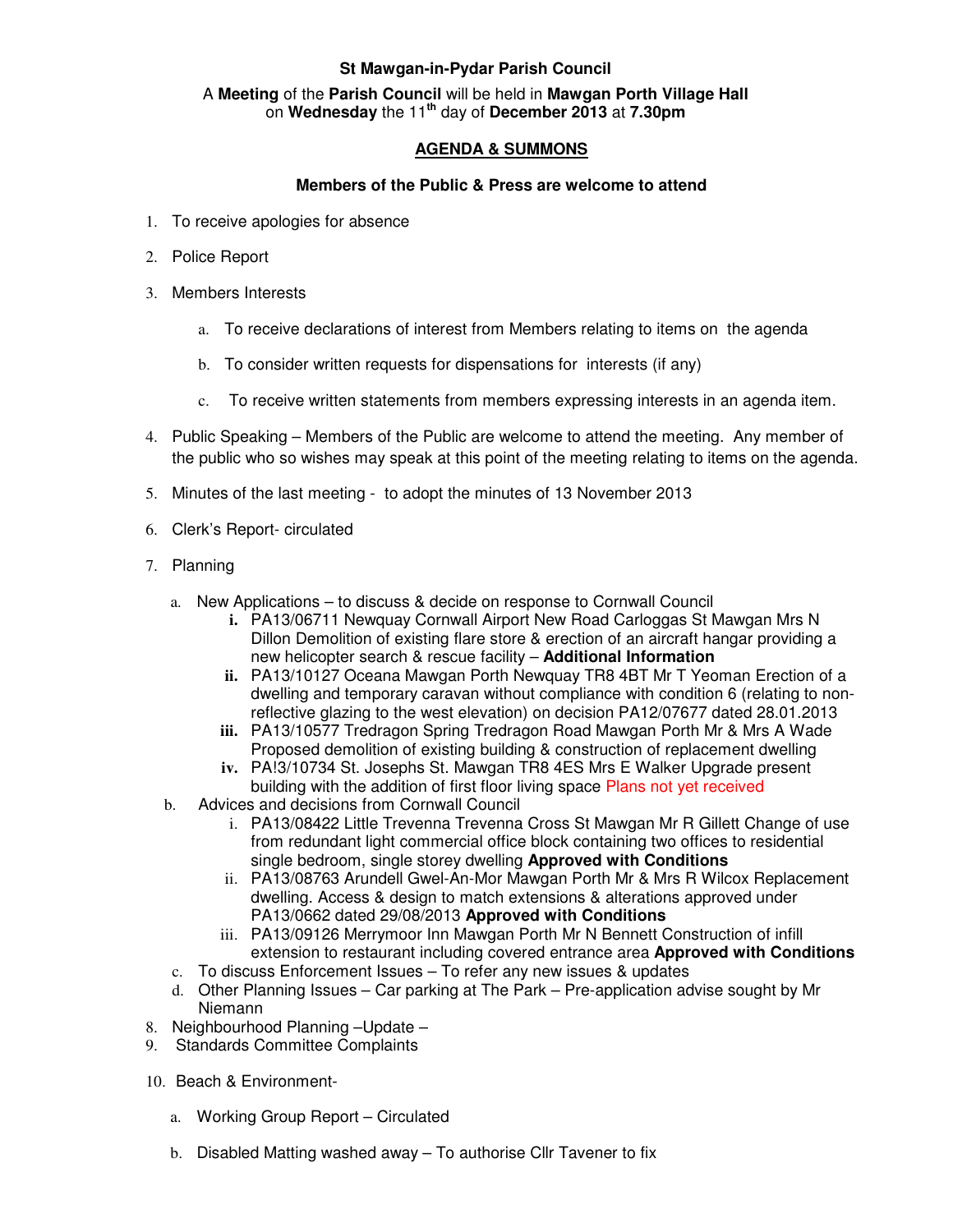#### 11. Amenities –

- a. Working Group Report- Circulated
- b. The interment of William Ernest Penning Dec'd took place on Friday 29<sup>th</sup> November 2013
- c. The interment of Mrs Janice Davies Dec'd will take place on Friday  $13<sup>th</sup>$  December 2013
- d. Request for Memorial & Inscription for CEJ Bennett (Dec'd) Paperwork circulated
- 12. Transport & Rights of Way
	- a. Working Group Report- Circulated
	- b. Speeding traffic through Trevarrian
	- c. Footpath leading to North Steps
	- d. To appoint Cllr R Cawley as new group leader
- 13. Reports to receive reports from meetings
- 14. Accounts
	- a. To approve payment of accounts
	- b. To consider setting Precept for 2014/2015
	- c. To sign contract for Internal Audit services (Contract circulated)
- 15. Standing Orders Revision To consider whether a full version or a short-form version is required
- 16. Clerk's job
	- a. To report resignation of current clerk
	- b. To report position has been advertised
	- c. To appoint interview panel, set interview date etc
- 17. Fire Safety & Free Smoke alarms
- 18. Correspondence for information All circulated
	- a. CC- Fire & Rescue Service Strike Action 13 November 2013
	- b. CALC The Week Issues 12
	- c. CALC Precept Data for Cornwall
	- d. CC- Xmas & New Year Rubbish & Recycling Collections
	- e. CC- Safer Cornwall Newsletter
	- f. CC- Wind & Solar Landscape Guidance Planning Training 03 or 04 December 2013
	- g. CC- Community Network Meetings- Meeting dates for 2014
	- h. CC- Localism & Devolution Bulletin 30 October 2013
	- i. CC- DCMS Consultation to make changes to Entertainment Licensing Response by 06 December 2013